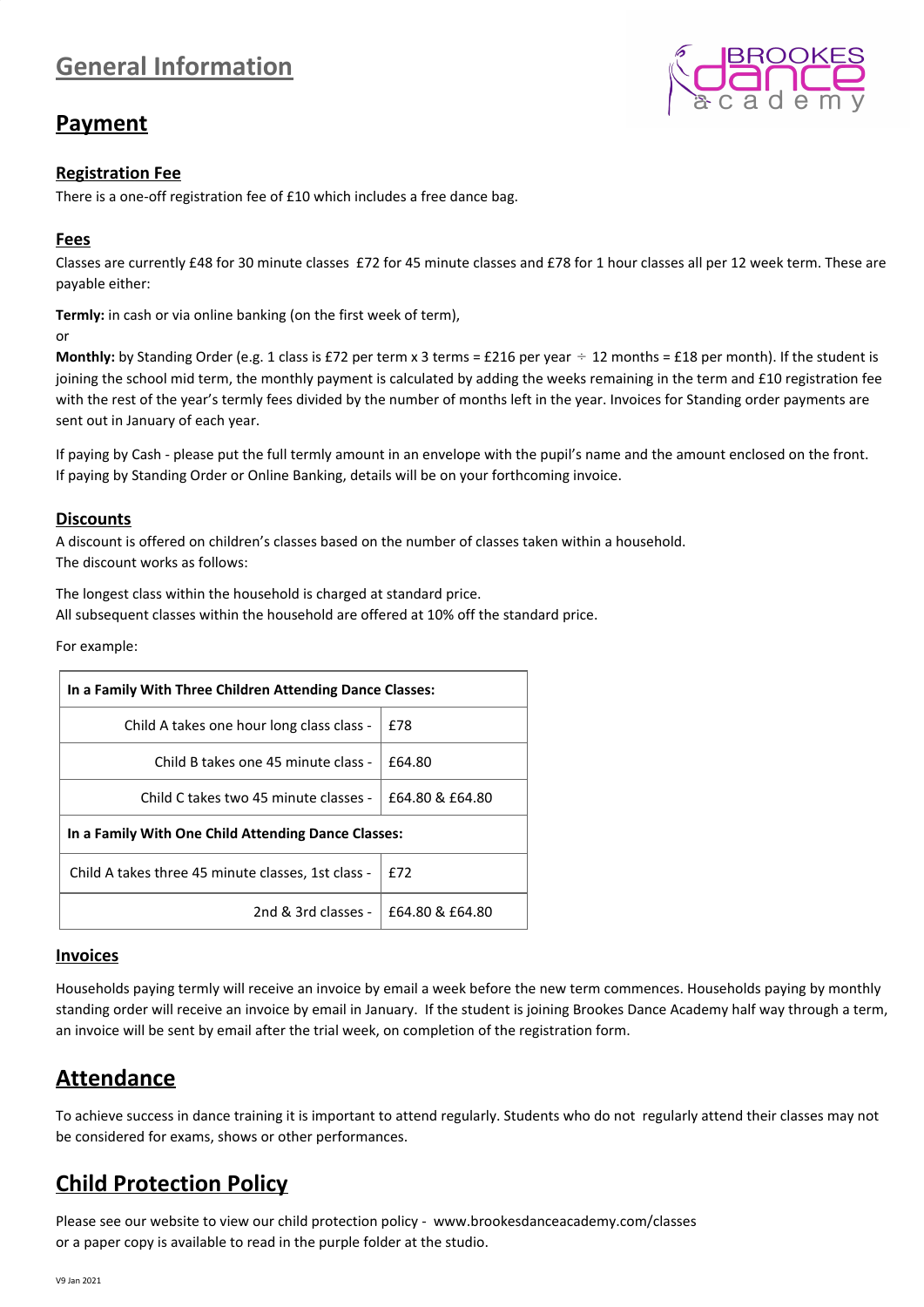# **Uniform**

Uniform is available to order via our online shop. Please enter the code you were emailed to enter and purchase items. I will deliver your items to your child in class as soon as I have it in stock (usually 1 -2 weeks, merchandise takes up to 6 weeks). www.brookesdanceacademy.com/shop

### **Ballet Uniform :**

|                      |             | Legwear                                                   | Footwear                                     | Leotard                                                               | Hair              | Optional                         |
|----------------------|-------------|-----------------------------------------------------------|----------------------------------------------|-----------------------------------------------------------------------|-------------------|----------------------------------|
| Ballet:<br>Up to &   | Girls       | Pink ballet socks or<br>pink ballet tights                | Pink ballet shoes<br>(tight fitting)         | Skirted leotard In<br>rose colour (only<br>available from BDA)        | <b>Ballet bun</b> | <b>Black cotton</b><br>crossover |
| including<br>Grade 1 | <b>Boys</b> | <b>Black shorts</b><br>white socks                        | <b>Black ballet shoes</b><br>(tight fitting) | White T-shirt or<br>white leotard                                     | Hair off face     |                                  |
| Ballet:<br>Grade 2   | Girls       | Pink ballet socks or<br>pink convertible<br>ballet tights | Pink ballet shoes<br>(tight fitting)         | Capped sleeved leotard<br>in rose colour (only<br>available from BDA) | <b>Ballet</b> bun | <b>Black cotton</b><br>crossover |
| & Grade 3            | <b>Boys</b> | Black tights or shorts<br>(tight fitting)<br>white socks  | White ballet shoes<br>(tight fitting)        | White capped<br>sleeved leotard                                       | Hair off face     |                                  |
| Ballet:<br>Grade 4   | Girls       | Pink convertible<br>ballet tights                         | Pink ballet shoes<br>(tight fitting)         | Sleeveless leota in<br>burgundy colour (only<br>available from BDA)   | <b>Ballet</b> bun | <b>Black cotton</b><br>crossover |
| & above              | <b>Boys</b> | <b>Black tights</b><br>white socks                        | White ballet shoes<br>(tight fitting)        | White capped<br>sleeved leotard                                       | Hair off<br>face  |                                  |

### **Modern, Tap and Acro Uniform:**

|                             |       | Legwear                                                        | Footwear                                                                                | Leotard                                                               | Hair                                                   | Optional                         |
|-----------------------------|-------|----------------------------------------------------------------|-----------------------------------------------------------------------------------------|-----------------------------------------------------------------------|--------------------------------------------------------|----------------------------------|
| Girls<br>Modern<br>and Tap: |       | <b>Black cotton stirrup</b><br>tights or black dance<br>shorts | Modern & Acro:<br>Bare feet<br>Tap: Black shoes with<br>black ankle or trainer<br>socks | Capped sleeved leotard<br>in rose colour (only<br>available from BDA) | Secured<br>back neatly<br>e.g. french<br>plaits or bun | <b>Black cotton</b><br>crossover |
| Primary to<br>Grade 3       | Boys  | Black jazz pants or<br><b>Black shorts</b>                     | Modern & Acro:<br>Bare feet<br>Tap: Black shoes with<br>black ankle or trainer<br>socks | White or black t-shirt<br>or leotard                                  | Hair off<br>face                                       |                                  |
| Modern<br>and Tap:          | Girls | Black cotton stirrup<br>tights or black dance<br>shorts        | Modern & Acro:<br>Bare feet<br>Tap: Black shoes with<br>black ankle or trainer<br>socks | Sleeveless leotard in<br>burgundy colour (only<br>available from BDA) | Secured<br>back neatly<br>e.g. french<br>plaits or bun | <b>Black cotton</b><br>crossover |
| Grade 4<br>& above          | Boys  | Black tights or black<br>dance shorts                          | Modern & Acro:<br>Bare feet<br>Tap: Black shoes with<br>black ankle or trainer<br>socks | White or black leotard                                                | Hair off<br>face                                       |                                  |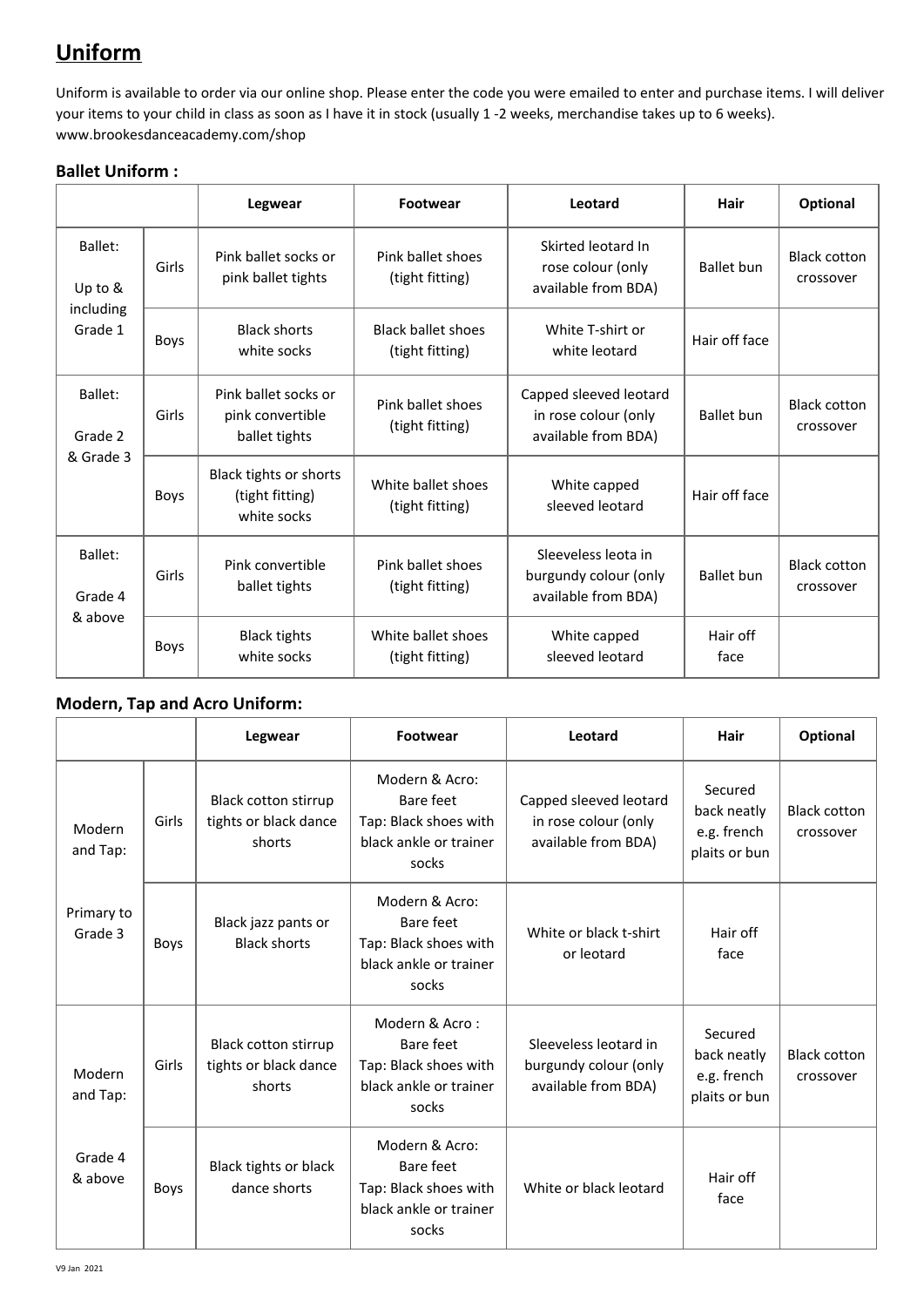# **The ISTD**

From the age of approximately six years old, the children at Brookes Dance Academy are taught the ISTD syllabus in Tap, Modern and Imperial Ballet. The children have the option to take Graded exams in all these genres when their teacher considers them to be ready.

The ISTD (Imperial Society of Teachers of Dance) is regulated by Ofqual and the Graded examinations are on the Regulated Qualifications Framework (RQF).

Students who take their Grade 6 and/or Intermediate exams (level 3 on the RQF) in any genre can use their exam success towards their UCAS applications. The number of UCAS points they can receive is dependent on their examination result (i.e. Distinction, Merit or Pass).

| Grade 6            | <b>Tariff Points</b> |  | Intermediate | <b>Tariff Points</b> |
|--------------------|----------------------|--|--------------|----------------------|
| <b>Distinction</b> | 40                   |  | Distinction  | 65                   |
| Merit              | 35                   |  | Merit        | 50                   |
| Pass               | 30                   |  | Pass         | 40                   |

## **Shows**

Brookes Dance Academy produces a show every other year, all students are invited to perform. Shows are a fantastic way for the children to showcase their hard work and to boost their confidence and self esteem. They are also educated about the theatre and its procedures.

There will be a few additional rehearsals required in the weeks before a show but these are kept to a minimum and the child's age is of course considered. There won't be any additional charge for these rehearsals.

Costumes will either need to be bought, hired or made for the shows but costs (and work) are kept to a minimum. Parents will be advised as far in advance as possible of extra costs.

# **Data Protection Policy**

The protection of your/your child's data is extremely important, please be assured that all data is handled securely and according to the EU Data Protection Act 2018.

Brookes Dance Academy …

- Does not sell your/ your child's contact data.
- Does not share your/your child's data with third parties. With the exception of…
	- o 'Track and Trace' if permission has been given by a parent.
	- o The ISTD (Imperial Society of Teachers of Dance) if a child is entered into a dance exam. The only information that is passed on is your child's name and DOB. This information is necessary to partake in the OFQUAL regulated exams that are on the Regulated Qualifications Framework (RQF).
	- Dance Festival organisers if a child is entered into a dance competition. The only information that is passed on is your child's name and DOB.
- · Will automatically delete all your and your child's data upon leaving the school.

The information Brookes Dance Academy holds is…

- · Your name, address, phone numbers and email address
- · Your child's name, DOB, address, basic allergy/health information (if relevant) and their ISTD Pin Number if an exam has been taken.

This information is used only for…

- keeping in contact with parents, (passing on news, changes to timetables, new classes starting and any other general information regarding the usually running of a dance school),
- keeping the children in my care safe (health conditions and emergency numbers of parents)
- entering children for ISTD exams (as explained above)
- entering children for dance festivals (as explained above)

### **If you would like your/your child's data deleted please email Emma at brookesdanceacademy@gmail.com**